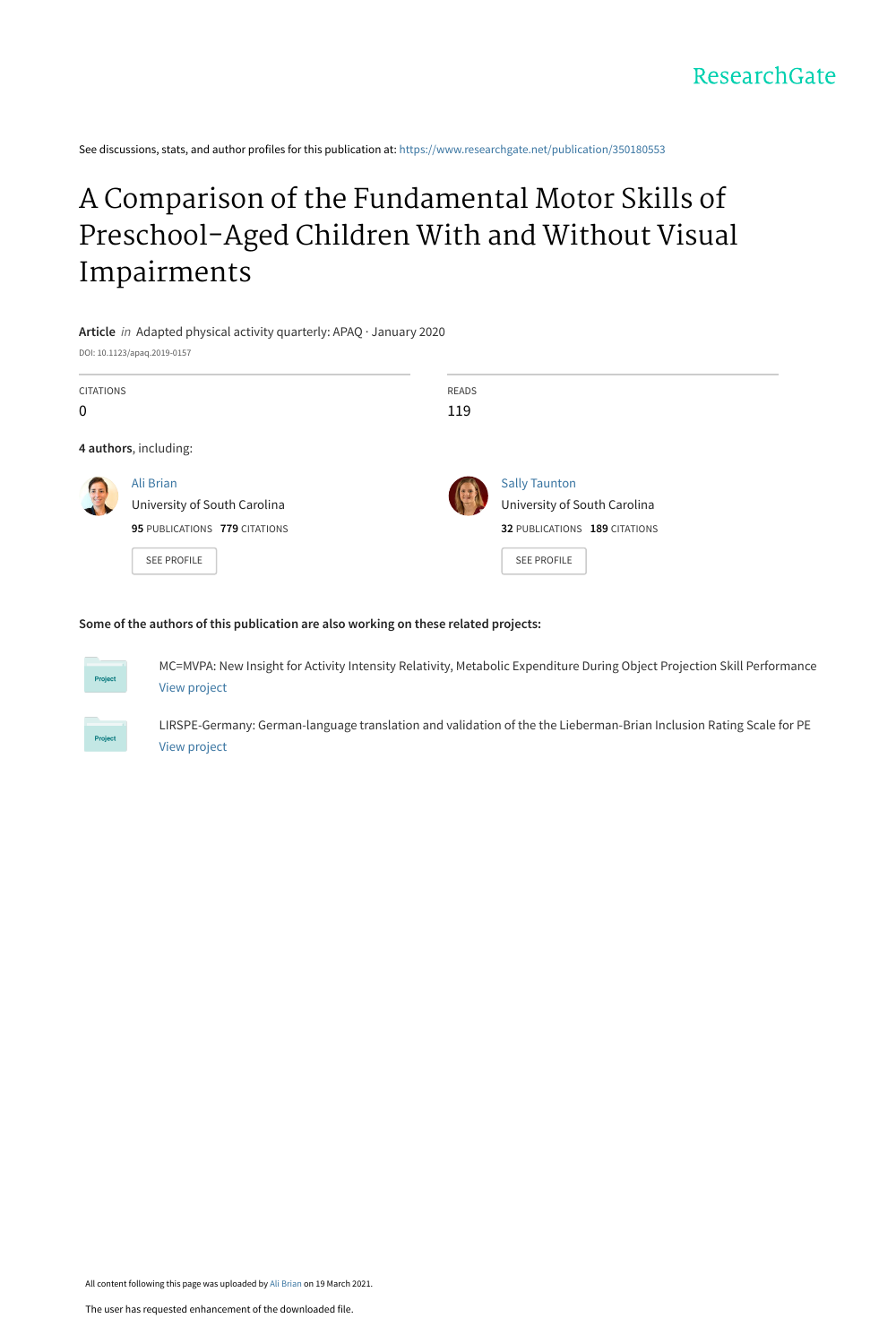

# A Comparison of the Fundamental Motor Skills of Preschool-Aged Children With and Without Visual Impairments

Ali Brian and Sally Taunton Miedema Jerraco L. Johnson

University of South Carolina

The Ohio State University

## Isabel Chica

Miami Lighthouse for the Blind

Fundamental motor skills (FMS) are an underlying mechanism driving physical activity behavior and promoting positive developmental trajectories for health. However, little is known about FMS of preschool-aged children with visual impairments (VI). The purpose of this study was to examine the FMS of preschool-aged children  $(N = 25)$  with  $(n = 10)$  and without  $(n = 15)$  VI as measured using the Test of Gross Motor Development-3. Children without VI performed significantly higher than their peers for locomotor  $(M = +11.87$ ,  $p = .014$ ,  $\eta^2 = .31$ ) and ball skills ( $M = +13.69$ ,  $p < .001$ ,  $\eta^2 = .56$ ). Regardless of the presence of a VI, many participants struggled with developing FMS, with the greatest disparity resting within ball skills. These findings help to clarify the FMS levels of preschool-aged children with VI. Thus, there is a need for both further inquiry and intervention for all children.

Keywords: blindness, disability, early childhood, gross motor skills, motor competence

Fundamental motor skills (FMS), typically classified as locomotor (e.g., run, hop, and jump) and ball skills (e.g., throw, catch, and kick), are also known as the "building blocks" for more advanced movement patterns, physical activity participation, and sports and games ([Clark & Metcalfe, 2002](#page-9-0); [Seefeldt, 1980](#page-10-0)). The preschool years (e.g., ages 3–7 years) are a critical time for children to learn FMS [\(Brian, Pennell, Taunton, et al., 2019](#page-9-0); [Clark & Metcalfe, 2002;](#page-9-0) [Seefeldt, 1980](#page-10-0)). If children do not learn FMS during the preschool-aged years, resulting in a gross motor skill developmental delay, they may have a more difficult time attempting to learn FMS later [\(Brian, Pennell, Taunton, et al., 2019](#page-9-0); [Clark & Metcalfe, 2002](#page-9-0);

Brian and Taunton Miedema are with the Dept. of Physical Education, University of South Carolina, Columbia, SC, USA. Johnson is with The Ohio State University, Columbus, OH, USA. Chica is with the Miami Lighthouse for the Blind, Miami, FL, USA. Brian ([abrian@sc.edu](mailto:abrian@sc.edu)) is corresponding author.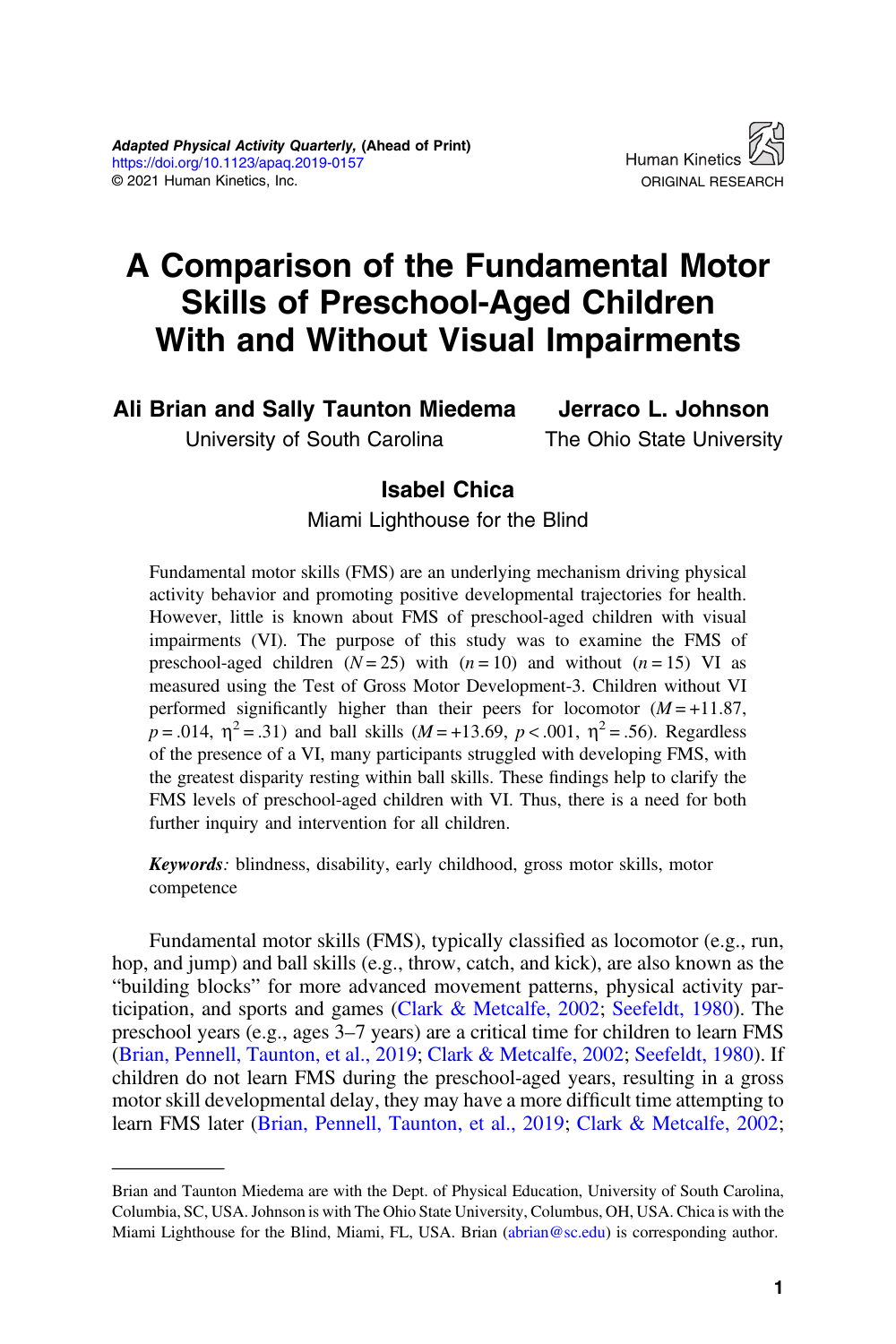[Seefeldt, 1980](#page-10-0)). FMS delays in preschool often result in persistent developmental delays throughout childhood into adolescence [\(Robinson et al., 2015;](#page-10-0) [Stodden](#page-10-0) [et al., 2008](#page-10-0)). Developmental delays, which persist into adolescence can result in a negative and recurring spiral of disengagement with health-enhancing behaviors like physical activity ([Stodden et al., 2008\)](#page-10-0), leaving individuals with developmental delays more vulnerable to hypokinetic diseases (e.g., Type 2 diabetes, metabolic syndrome, etc.). Unfortunately, as many as 78% of preschool-aged children in the United States experience gross motor developmental delays regardless of age, geographic location, socioeconomic status, and rural versus urban environments [\(Brian, Taunton, et al., 2019](#page-9-0)).

Unlike age, socioeconomic status, and location, the presence of a documented disability increases the risk of FMS developmental delay in preschool-aged children [\(Brian, Taunton, et al., 2019\)](#page-9-0), regardless of disability type [\(Kim et al., 2016](#page-10-0); [Taunton](#page-10-0) [et al., 2017\)](#page-10-0). However, children with visual impairments (VI), including those with blindness or low vision, often show extreme developmental delays (<5th percentile) with their FMS ([Brian et al., 2018](#page-9-0); [Haegele et al., 2015;](#page-9-0) [Haibach et al., 2014;](#page-9-0) [Houwen](#page-10-0) [et al., 2007](#page-10-0)), which are often significantly more profound than those of their peers without disabilities ([Wagner et al., 2013](#page-10-0)). Interestingly, biological sex and age do not tend to affect the FMS of youth with VI; yet, degree of vision almost always plays a role [\(Brian, Pennell, Haibach-Beach, et al., 2019](#page-9-0); [Haibach et al., 2014](#page-9-0)). Often, as vision improves so does FMS [\(Brian et al., 2018;](#page-9-0) [Brian, Pennell, Haibach-Beach,](#page-9-0) [et al., 2019](#page-9-0); [Brian, Bostick, et al., 2020](#page-8-0); [Haibach et al., 2014](#page-9-0)).

To understand the nuances of how vision affects FMS development, one must first explore the often contested views surrounding the way in which motor skill learning occurs. Motor skill development and learning is age-related not age-dependent [\(Clark, 2007\)](#page-9-0). From a dynamical system and a constraints theory perspective ([Newell, 1984](#page-10-0), [1986\)](#page-10-0), motor skill learning is the result of the dynamic and transactional interaction among three constraints (task, environment, and organism). Theoretically, in order to maximize motor skill learning, the organism needs to experience developmentally appropriate tasks (which accommodate for functional and structural constraints) within their given environment. After experiencing developmentally appropriate tasks, the motor control system would then self-organize to create the movement patterns necessary for motor competence. Without positive learning experiences, or opportunities to practice FMS, the individual will not "learn" FMS naturally as a result of time ([Brian & Taunton,](#page-9-0) [2018](#page-9-0); [Brian et al., 2017](#page-8-0); [Gagen & Getchell, 2006](#page-9-0); [Getchell & Gagen, 2006](#page-9-0); [Goodway & Branta, 2003](#page-9-0); [Shmuelof et al., 2012\)](#page-10-0). That being said, it is possible that children with VI struggle with learning FMS because they are not experiencing developmentally appropriate task opportunities in a safe and positive environment.

Given that children with VI are greatly at risk for difficulties with FMS, which may have further future health consequences, it is important to better understand how the FMS of preschoolers with VI is developing compared with peers without VI. Furthermore, this is the first examination of the FMS of preschoolers with VI. Thus, these data can shed insight into potential developmental trajectories of youth with VI and provide recommendations for intervention timing, if necessary. Therefore, the purpose of this study was to examine the FMS of preschool-aged children with and without VI. We hypothesized that children with VI would show significantly lower locomotor and ball skills than children with VI.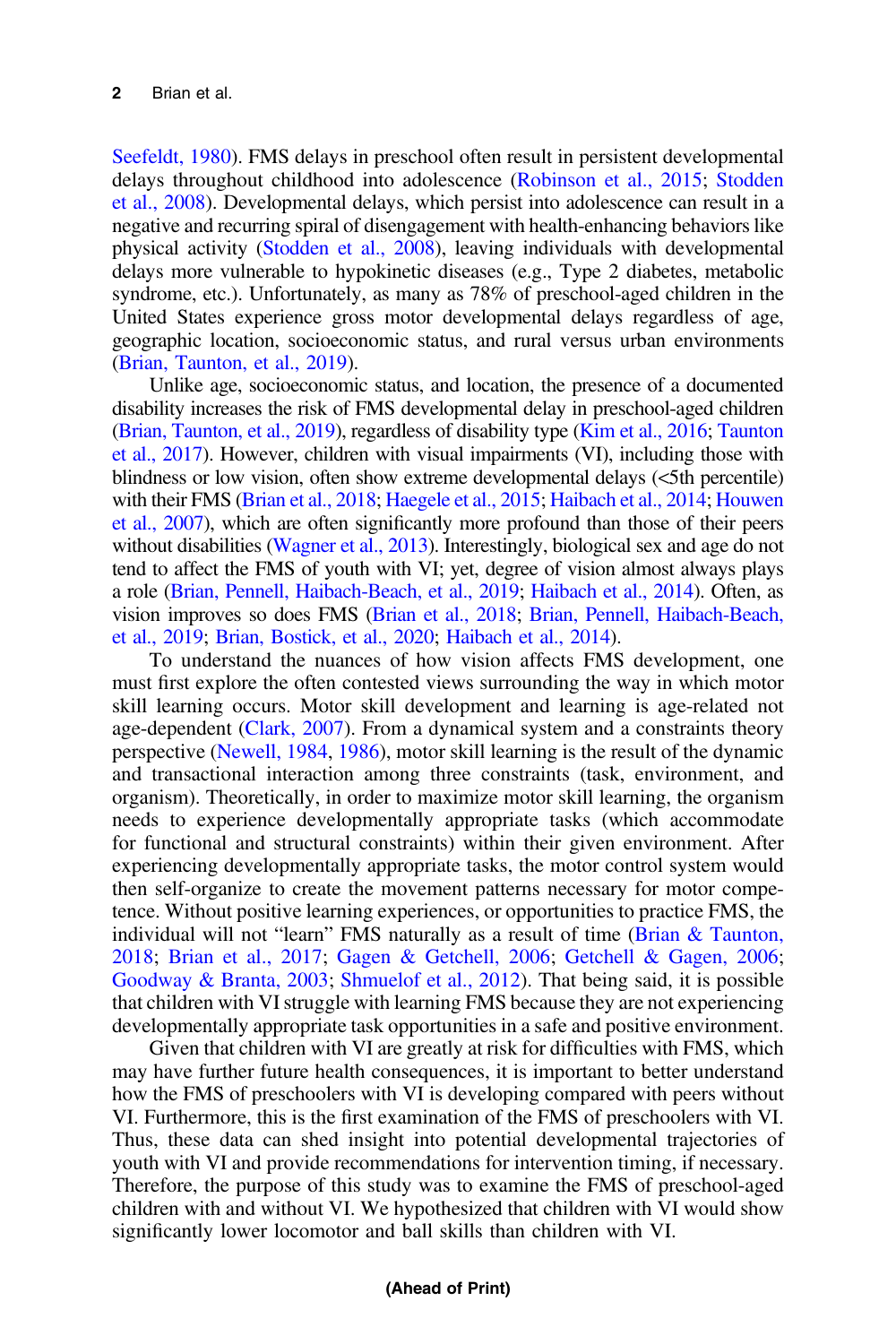## Methods

## Design

This study featured a cross-sectional, descriptive-analytic design with purposive sampling.

## **Participants**

Participants ( $N = 25$ ; boys = 12; girls = 13) included children aged 3–5 years ( $M_{\text{age}}$  = 4.23 years,  $SD = .51$ ; Latinx = 15; African American = 7; European American = 3) from a preschool center in the southeastern region of the United States. All children who were Latinx spoke English as a second language.

Within the preschool center, administrative staff reported 10 children with a documented VI ( $B1 = 2$ ,  $B3 = 4$ ,  $B4 = 4$ ) based upon the United States Association of Blind Athletes vision classification (see below) and 15 children were not visually impaired. Regarding the children with VI, etiologies included glaucoma, optic nerve hypoplasia, retinal detachment, exotropia, retinopathy of prematurity, aniridia, nystagmus, foveal hypoplasia, esotropia, and myopia. Of the 10 children with a VI, seven were born with a VI and the other three acquired VI later. All children enrolled in the preschool center were considered socioeconomically disadvantaged. No child included in this sample had multiple, documented disabilities beyond VI.

## Setting

The preschool center was an urban school in the southeastern United States. The center contained five classrooms and approximately 54 students (28 possessed a VI). The center was a full-day preschool from approximately 7:30 a.m. to 2:30 p.m. with daily recess for 60 min per day for all children (two, 30-min sessions per day). Gross motor space included two outdoor play spaces for recess located on the sixth floor of the building (herein referred to as balconies) and a former classroom converted into a space for physical and occupational therapies. Balcony 1 was a large space in which children could play with playground balls, sidewalk chalk, large play bricks for building, and tricycles. Balcony 2 included two stationary playground structures, gymnastics mats, two small slides, and blocks for building. Classroom teachers supervised all recess sessions but provided no formal FMS instruction or structured activities for children.

## VI Classification

The United States Association for Blind Athletes classification scale served as the VI classification system and incorporates four levels (B1, B2, B3, and B4). B1 includes no light perception in either eye up to light perception and an inability to recognize the shape of a hand at any distance or in any direction and is considered the lowest level of visual acuity. Children who are B2 can recognize the shape of a hand with a visual acuity up to 20/600; B3 include 20/600—20/200. Both B2 and B3 may or may not include a visual field of  $\leq 5^\circ$  in the best eye including eye correction. In contrast, children who are B4 possess visual acuity above 20/200 and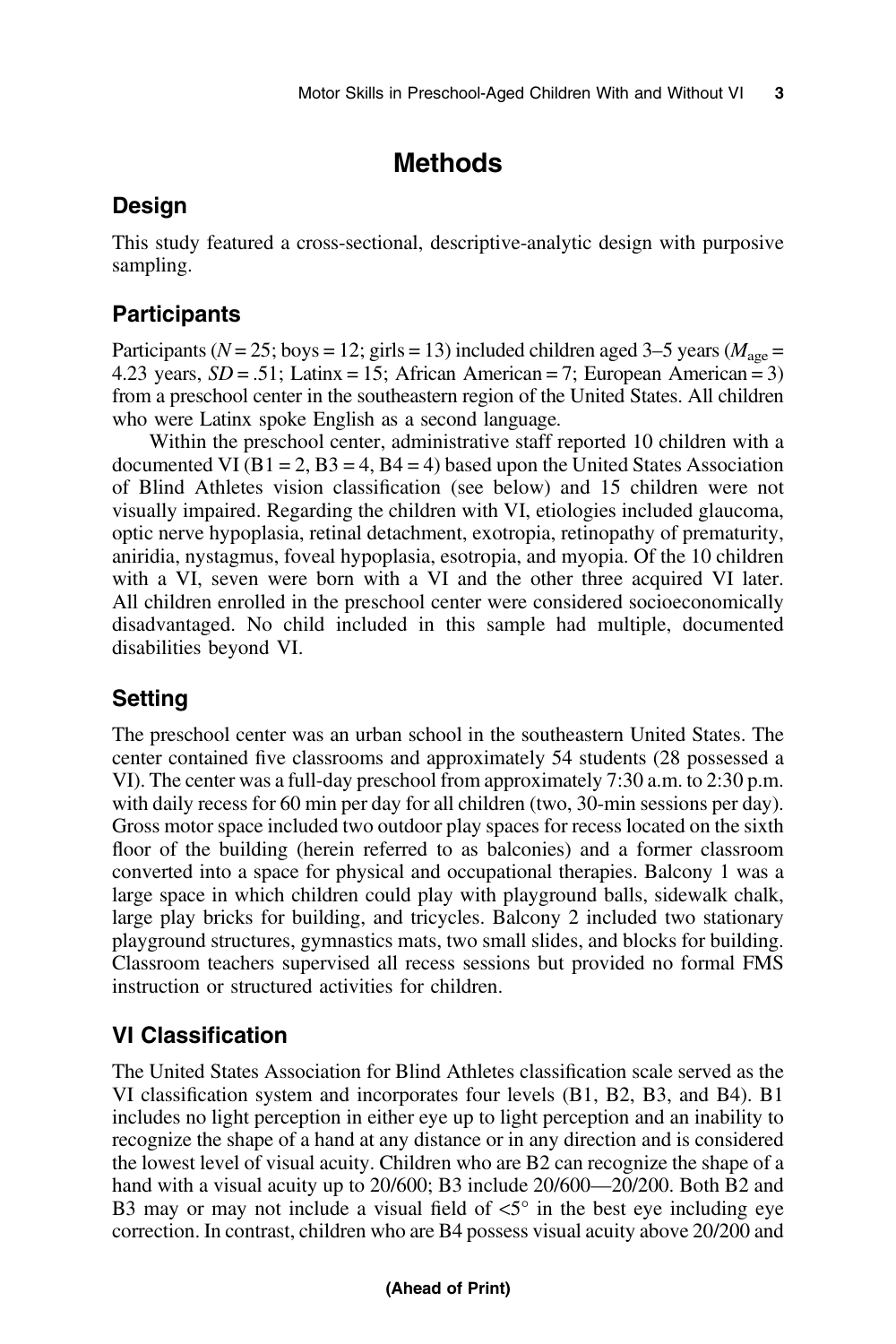up to visual acuity of 20/70 and a visual field  $>20^\circ$  in the best eye with the best practical eye correction. B4 is considered the highest visual acuity.

#### Instrumentation

The Test of Gross Motor Development-Third Edition (TGMD-3; [Ulrich, 2019\)](#page-10-0) features robust psychometric properties for children between the ages of 3 years and 10 years and 11 months. The TGMD-3 includes 13 FMS divided into two separate subscales (locomotor skills and ball skills). The locomotor subscale contains six skills, which include running, galloping, hopping, jumping, skipping, and sliding. The ball skills subscale contains seven skills, which include throwing, kicking, catching, one-hand strike, two-hand strike, tossing, and dribbling. Each locomotor and ball skill feature between 3 and 5 critical elements of individual skill performance. During the scored trials of the skill, a trained coder gives the child a score of 1 if the critical element is present and a 0 if the critical element is not present. A child then receives a raw skill score ranging between 0 and 8 points for each locomotor skill and 0 and 10 points for each ball skill. A sum of each raw skill score in each subscale provides the child's overall subscale score. For locomotor skills, skill scores are out of a total of 46 points and balls skills are out of a total of 54 points. The total assessment raw scores range from 0 to 100. Raw scores can then be converted into percentile ranks for a normative reference using the conversion tables in the manual [\(Ulrich, 2019\)](#page-10-0).

In 2018, Brian et al. examined psychometric properties of the TGMD-3 for children with VI. The TGMD-3 revealed high internal consistency ( $\omega = .89-.95$ ), strong interrater reliability (intraclass correlation coefficient = .91–.92), convergence with the TGMD-2 ( $r = .96$ ), and good model fit,  $\chi^2(63) = 80.10$ ,  $p = .072$ ,  $\chi^2$ *ldf* ratio = 1.27, root mean square error of approximation= .06, comparative-fit index= .97. Furthermore, they also examined the content and face validity of modifications TGMD-3 ([Brian et al., 2018\)](#page-9-0). For examples of modifications of the TGMD-3 for children with VI, please refer to Brian et al. [\(2018](#page-9-0)).

## Procedures

We selected the purposive sample at the preschool center based upon available participants who completed all measures. All racial/ethnic, sex, and age breakdowns occurred via convenience. We obtained institutional review board approval from the University of South Carolina. Parents provided written consent and all children provided verbal assent. All testing occurred in September (approximately 1 month after the start of the year) and during the morning before lunch. Assessments occurred in the gross motor spaces provided at the center. We video recorded each of the scored TGMD-3 trials and retroactively coded the sample.

We assessed all children without a VI following the standardized procedures of the TGMD-3 [\(Ulrich, 2019](#page-10-0)) and utilized the modifications and procedures for children with VI when appropriate [\(Brian et al., 2018](#page-9-0)). We first provided a demonstration of each skill. Participants completed a practice trial. If necessary, we followed the least-to-most prompting structure and modifications recommended by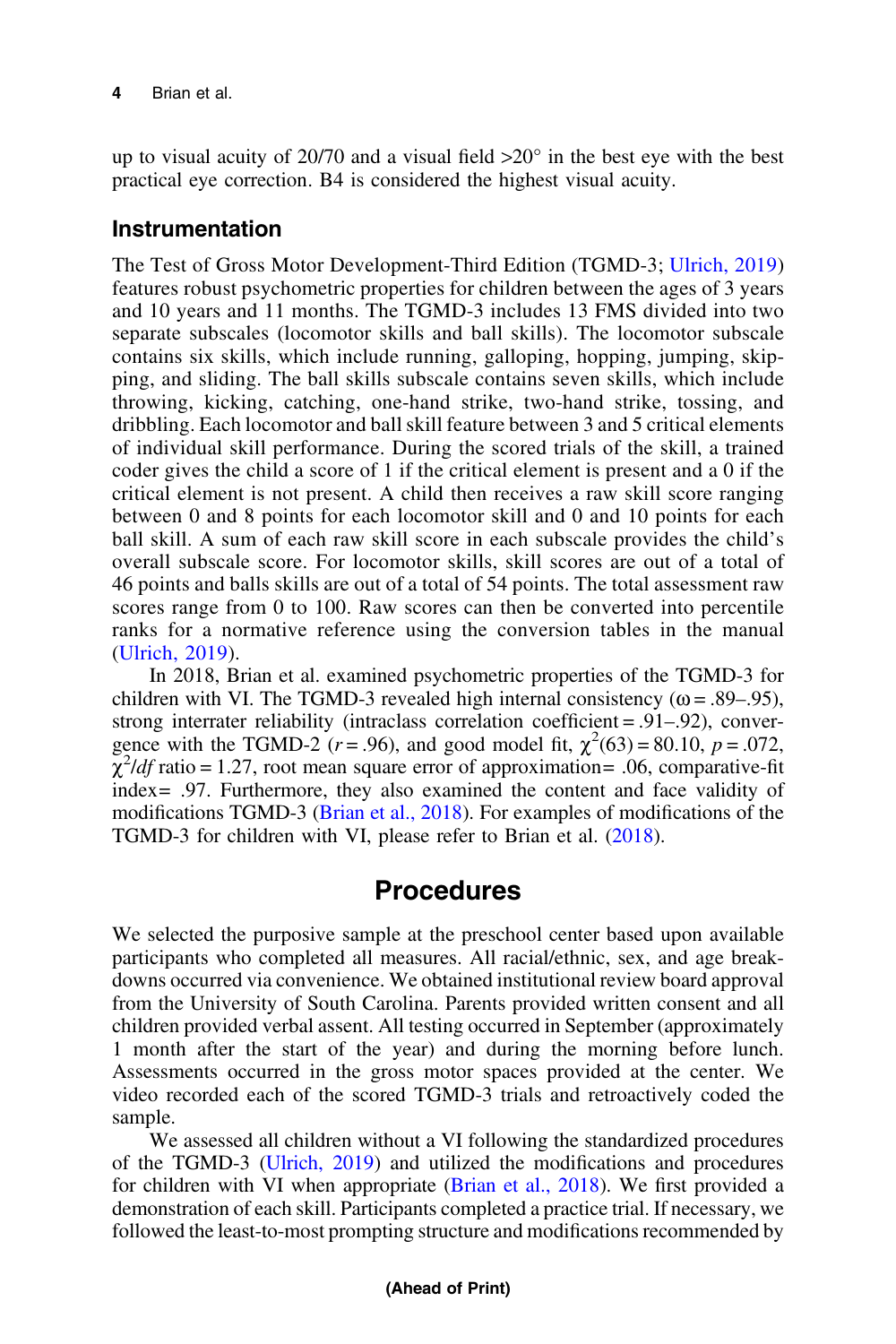<span id="page-5-0"></span>Brian et al. [\(2018\)](#page-9-0). Afterwards, children completed two scored trials for each skill. The center provided an interpreter for the 12 children who spoke English as a second language.

## Data Analysis

#### TGMD Coding Procedures

Three trained members of the research team coded the trials from the TGMD-3. We ensured all coders reached interrater reliability at or above 90% as a "gold standard" for coders prior to coding the current sample. After coding, we conducted a secondary interrater reliability across 30% of the coded sample. The raters reached an interrater reliability of 88.2% across the entire 30% of the sample.

#### Data Analysis

Prior to any formalized analyses, we tested for all statistical assumptions including linearity, multicollinearity, univariate/multivariate outliers, normality, and homogeneity of variance. Next, we conducted descriptive analysis (means/ SDs) for scores of the TGMD-3 across locations for both ball skills and locomotor subscales (Table 1). Subsequently, for descriptive purposes, we converted all raw scores into percentile ranks using the conversion tables within the TGMD-3 manual ([Ulrich, 2019;](#page-10-0) see Table 1). Next, using raw scores, we conducted a two vision (VI, no VI) multivariate analysis of covariance for locomotor and ball skills after controlling for age and sex. Age and sex were not significant, so they were removed from the model. We followed up with a two (vision) multivariate analysis of variance to explore differences in locomotor and ball skills (RQ1).

## **Results**

### Assumptions

The locomotor and ball skills scores were moderately correlated  $(r = .67, p = .002)$ warranting the use of multivariate analysis of variance [\(Hair et al., 2018](#page-10-0)). There was a linear relationship as assessed by a scatter plot. There were no univariate outliers as assessed by inspection of a boxplot. There were no multivariate outliers as

| Participant<br>group $(N = 25)$ | LM raw scores,<br>M (SD) | <b>BS</b> raw scores,<br>M (SD) | LM percentile<br>rank | <b>BS</b> percentile<br>rank |
|---------------------------------|--------------------------|---------------------------------|-----------------------|------------------------------|
| Without VI $(n = 15)$           | 22.47 (6.98)             | 19.83(5.95)                     | 50th                  | 37th                         |
| With VI $(n=10)$                | 10.60(3.18)              | 6.14(6.46)                      | 9th                   | 2nd                          |

Table 1 Descriptive Analysis of TGMD-3 Scores

 $Note. VI = visual impairment; LM = locomotor; BS = ball skills; TGMD-3 = Test of Gross Motor Development-1$ Third Edition. Locomotor subscale scores can range from 0 to 46. Ball-skills subscale scores can range from 0 to 54.44.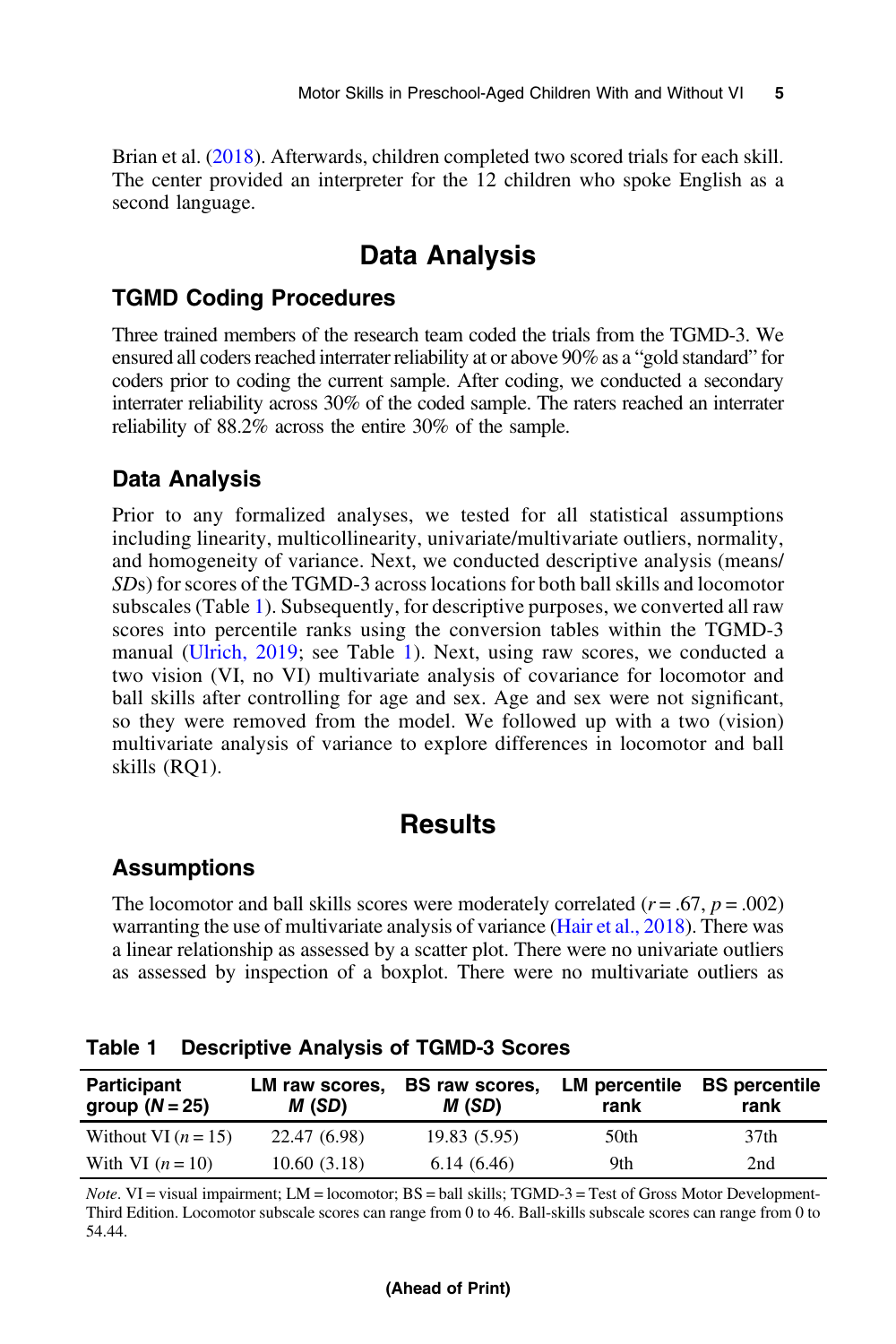assessed by Mahalanobis distance  $(p > .001)$ . Both locomotor and ball skills scores were normally distributed as assessed by Shapiro–Wilk's test ( $p > .05$ ). There was homogeneity of covariance matrices as assessed by Box's M test ( $p = .404$ ). There was homogeneity of variances as assessed by Levene's test  $(p > .05)$ .

### Locomotor Skills

Children's locomotor skills ranged from 0.00 to 37.00 ( $M = 17.72$ ,  $SD = 10.22$ ) out of a total possible 46 points. Children without VI showed the highest locomotor skills  $(10.00-37.00; M = 22.47, SD = 6.98; 50th percentile; Table 1)$  $(10.00-37.00; M = 22.47, SD = 6.98; 50th percentile; Table 1)$  $(10.00-37.00; M = 22.47, SD = 6.98; 50th percentile; Table 1)$  when compared with children with VI (0.00–28.00;  $M = 10.60$ ,  $SD = 10.45$ ; 9th percentile; Table [1\)](#page-5-0). There were significant main effects for vision ( $F = 17.55$ ,  $p = .014$ ,  $\eta^2$  = .31). For children with a VI, those whose onset occurred at birth (*n* = 7) performed higher ( $M = 10.43$ ,  $SD = 10.64$ ) than those whose onset occurred later  $(n = 3; M = 4.00, SD = 2.83).$ 

### Ball Skills

Children's ball skills ranged from 0.00 to 28.00  $(M = 14.79, SD = 9.03)$  out of a total possible 54 points. Children without VI showed the highest ball skills  $(8.00-28.00; M = 19.83, SD = 5.95; 37th percentile; Table 1)$  $(8.00-28.00; M = 19.83, SD = 5.95; 37th percentile; Table 1)$  when compared with children with VI (0.00–[1](#page-5-0)6.00;  $M = 6.14$ ,  $SD = 6.46$ ; 5th percentile; Table 1). There were significant main effects for vision ( $F = 21.99$ ,  $p < .001$ ,  $\eta^2 = .56$ ). For children with a VI, those whose onset occurred at birth ( $n = 7$ ) performed higher ( $M = 6.83$ ,  $SD = 6.79$ ) than those whose onset occurred later  $(n = 3; M = 2.00, SD = 1.02)$ .

## **Discussion**

The purpose of this study was to examine the locomotor and ball skills of preschoolaged children with and without VI. We hypothesized that children with VI would show significantly lower locomotor and ball skills than children with VI.

#### Locomotor and Ball Skills of Preschool-Aged Children With and Without VI

All participants, regardless of degree of VI, showed actual developmental delays (e.g., 5th–25th percentiles) or were at risk for developmental delay (e.g., 37th percentile) with their ball skills. For locomotor skills, children without VI (as a group) did not demonstrate a developmental delay (50th percentile) while children with VI did show developmental delays (see Table [1\)](#page-5-0). The prevalence of developmental delays within this sample is not surprising. According to Brian, Pennell, Taunton, et al. [\(2019\)](#page-9-0) preschool-aged children in the United States may be experiencing a secular decline with their FMS. That is, the FMS of today's children is significantly lower than the FMS of children 20–35 years ago [\(Brian, Pennell,](#page-9-0) [Taunton, et al., 2019](#page-9-0)). Furthermore, the presence of a documented disability often increases the risk for developmental delay in preschool-aged children [\(Brian,](#page-9-0) [Pennell, Haibach-Beach, et al., 2019\)](#page-9-0). Thus, the severe delays presented by the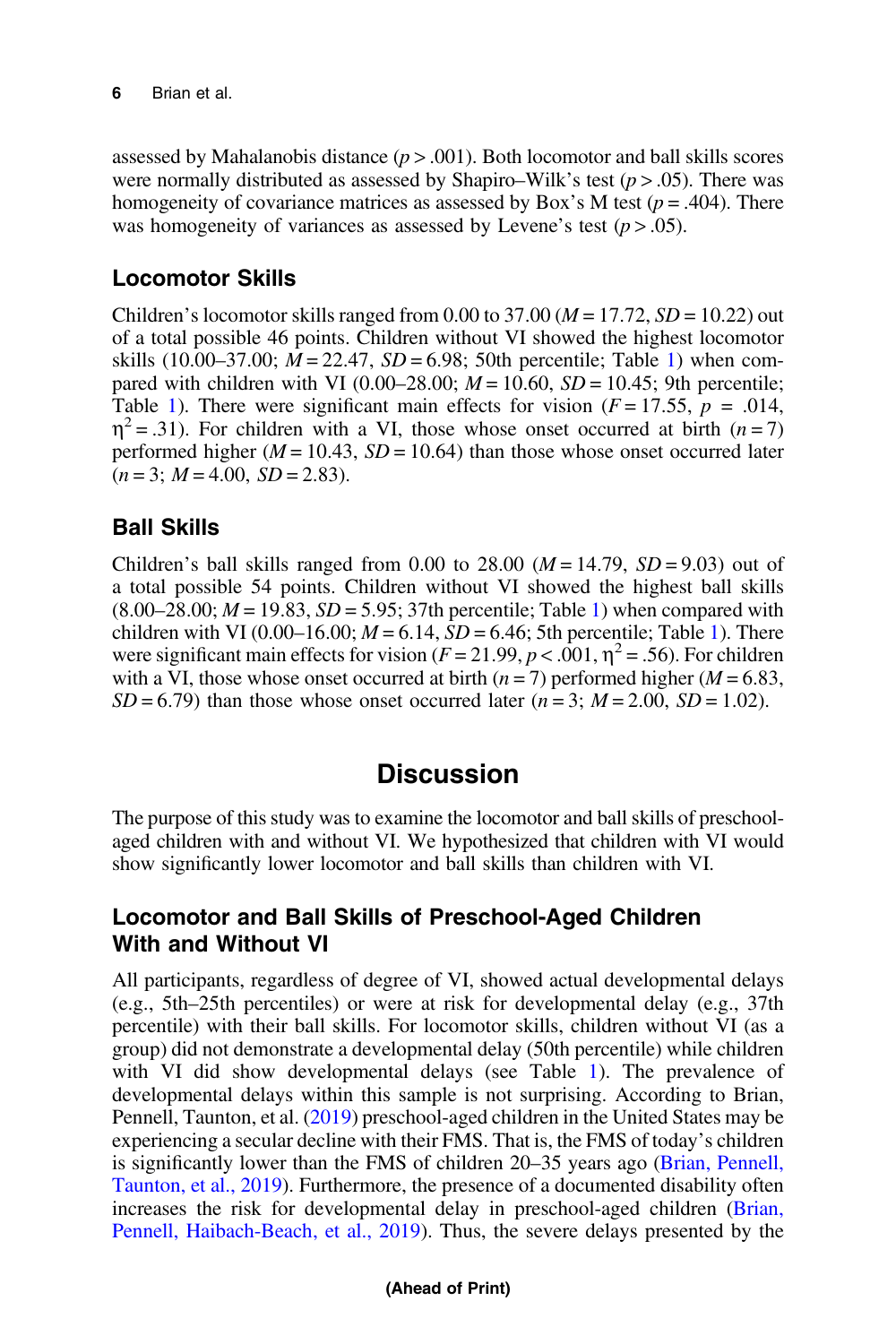children with VI are consistent with data from other samples that include a variety of disabilities (e.g., [Brian, Pennell, Taunton, et al., 2019\)](#page-9-0) and are very alarming.

Why Are Profound Delays With FMS So Alarming? The children in this sample, for the most part, presented with severe developmental delays (e.g., 5th percentile) or are at risk for delays (e.g., greater than the 30th percentile). FMS are critical to overall child development. FMS not only relates to health-enhancing physical activity behaviors for children without VI (e.g., [Robinson et al., 2015](#page-10-0)) and children with VI (e.g., [Brian, Pennell, Haibach-Beach, et al., 2019](#page-9-0)) but other aspects of whole child health. FMS relates to self-perceptions (e.g., [Robinson & Goodway,](#page-10-0) [2009](#page-10-0)), social–emotional development (e.g., [Cummins et al., 2005\)](#page-9-0), executive functioning (e.g., [Aadland et al., 2017](#page-8-0)), school readiness (e.g., [Chang & Gu, 2018](#page-9-0)), and literacy/numeracy (e.g., [Macdonald et al., 2018\)](#page-10-0). If children are experiencing FMS delays, it is likely that these delays have a cascading effect across multiple aspects of child development and will continue to compound across developmental time.

Could Preschool Be the Start of the Track Toward Arrested Development? Today's children, including those within this sample, are more likely to demonstrate delays with their FMS than those at any other time in history [\(Brian,](#page-9-0) [Pennell, Taunton, et al., 2019](#page-9-0)). Recent data from Brian et al. ([2021\)](#page-9-0) infers that adolescents with VI are showing high prevalence of arrested development. Arrested development refers to stoppage in development for domains, such as gross motor, where changes are expected across time ([Brian et al., 2021](#page-9-0)). Clearly, developmental delays are occurring in preschoolers with VI with greater deficits trending for those who acquire VI after birth. Intervention, which is highly effective for children with VI (e.g., [Brian et al., 2020](#page-8-0)) needs to occur immediately at the signs of developmental delay. Perhaps early intervention needs to occur for all children, through the form of physical education, in universally-designed preschool settings. However, further research is needed.

#### Limitations

Although this study showed new findings for preschool-aged children with VI, this study certainly is not without limitations. VI is a low-incidence disability making it difficult to find multiple children with VI at any given school that is not specially designed to accommodate learning for both children with and without VI in the same classroom. Finally, given the small sample size, we do not suggest that these data represent a broad population of preschoolers with VI. Thus, generalizability may not be possible.

#### Implications

There are many implications from this study that certainly can be the focus of a future research and inquiries. Unfortunately, the children with VI in this sample showed significant developmental delays warranting the need for intervention. Although the children with VI in this sample received daily recess, physical therapy, and occupational therapy, they did not receive physical education. FMS intervention can very quickly remediate FMS delays in preschool children with and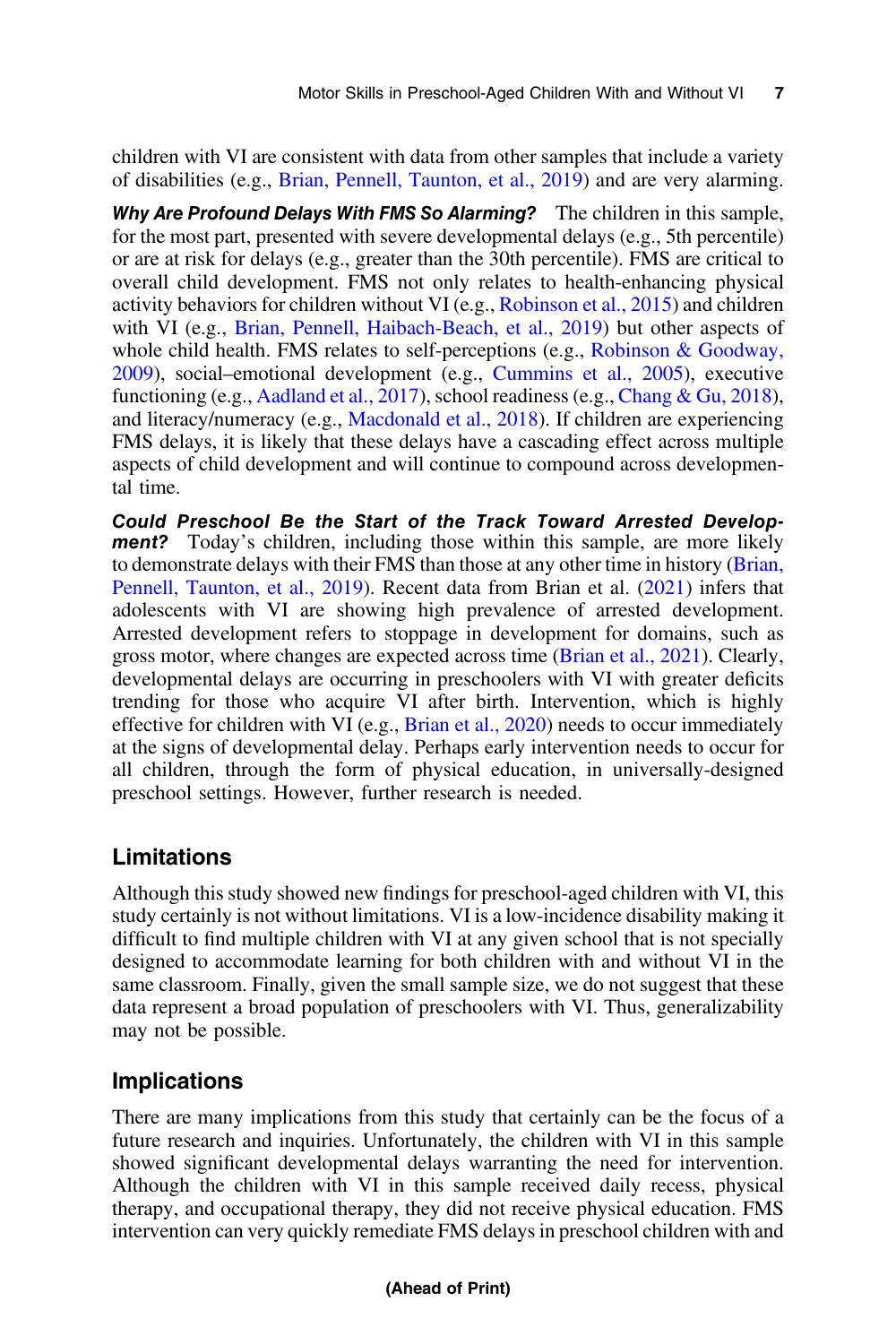<span id="page-8-0"></span>without VI (e.g., Brian et al., 2020). Intervention is most effective when it occurs early. Ball skills and locomotor skills are particularly important for children with VI. For example, in a sample of adolescents with VI, ball skills and locomotor skills emerged as the only significant correlate of moderate to vigorous physical activity participation and mile run time when compared with other measures of health-related fitness, such as muscular strength, muscular endurance, and body mass index ([Brian, Pennell, Haibach-Beach, et al., 2019\)](#page-9-0). In fact, locomotor and ball skills were a more powerful factor with physical activity than degree of vision [\(Brian, Pennell, Haibach-Beach, et al., 2019](#page-9-0)). Thus, early childhood center directors should consider exploring intervention options to combat the negative transactional spiral/developmental trajectory across multiple domains of health (physical, psychological, cognitive, etc.) for which all of the children in this sample are highly at risk.

### Future Research

There are many future research inquiries that could extend or reinforce the initial findings within this study. First, we suggest recruiting a larger sample to include children with VI enrolled at traditional centers for greater generalizability (if possible). Additionally, we suggest further exploring the effects of onset and etiology on FMS. Within this study, we demonstrated descriptively that those who were born with VI performed better than those who acquired VI later on. These findings are not generalizable given the size of our sample. However, they warrant further inquiry. Finally, future research should examine the longitudinal effects of FMS delays on the developmental trajectory of children with and without VI.

## Conclusion

The purpose of this study was to examine the FMS of preschool-aged children with and without VI. Children without VI showed the highest FMS levels when compared with children with VI. Children with VI in this sample exhibited profound developmental delays warranting the need for further inquiry and future intervention. These findings were novel as no previous literature reports FMS levels of preschool-aged children with VI. Although the findings fill a gap in the literature, future research should recruit a larger sample for greater generalizability.

## References

Aadland, K.N., Moe, V.F., Aadland, E., Anderssen, S.A., Resaland, G.K., & Ommundsen, Y. (2017). Relationships between physical activity, sedentary time, aerobic fitness, motor skills and executive function and academic performance in children. Mental Health and Physical Activity, 12, 10–18. [https://doi.org/10.1016/j.mhpa.2017.01.001](https://doi.org/https://doi.org/10.1016/j.mhpa.2017.01.001)

Brian, A., Bostick, L., Starrett, A., Klavina, A., Taunton, S., Pennell, A., ::: Lieberman, L.J. (2020). The effects of ecologically valid intervention strategies on the locomotor skills of children with visual impairments. Adapted Physical Activity Quarterly, 37(2), 177–192. PubMed ID: [32106080](http://www.ncbi.nlm.nih.gov/pubmed/32106080?dopt=Abstract) [https://doi.org/10.1123/apaq.2019-0019](https://doi.org/https://doi.org/10.1123/apaq.2019-0019)

Brian, A., Goodway, J.D., Logan, J., & Sutherland, S. (2017). SKIPing with Head Start teachers: Influence of T-SKIP on object-control skills. Research Quarterly for Exercise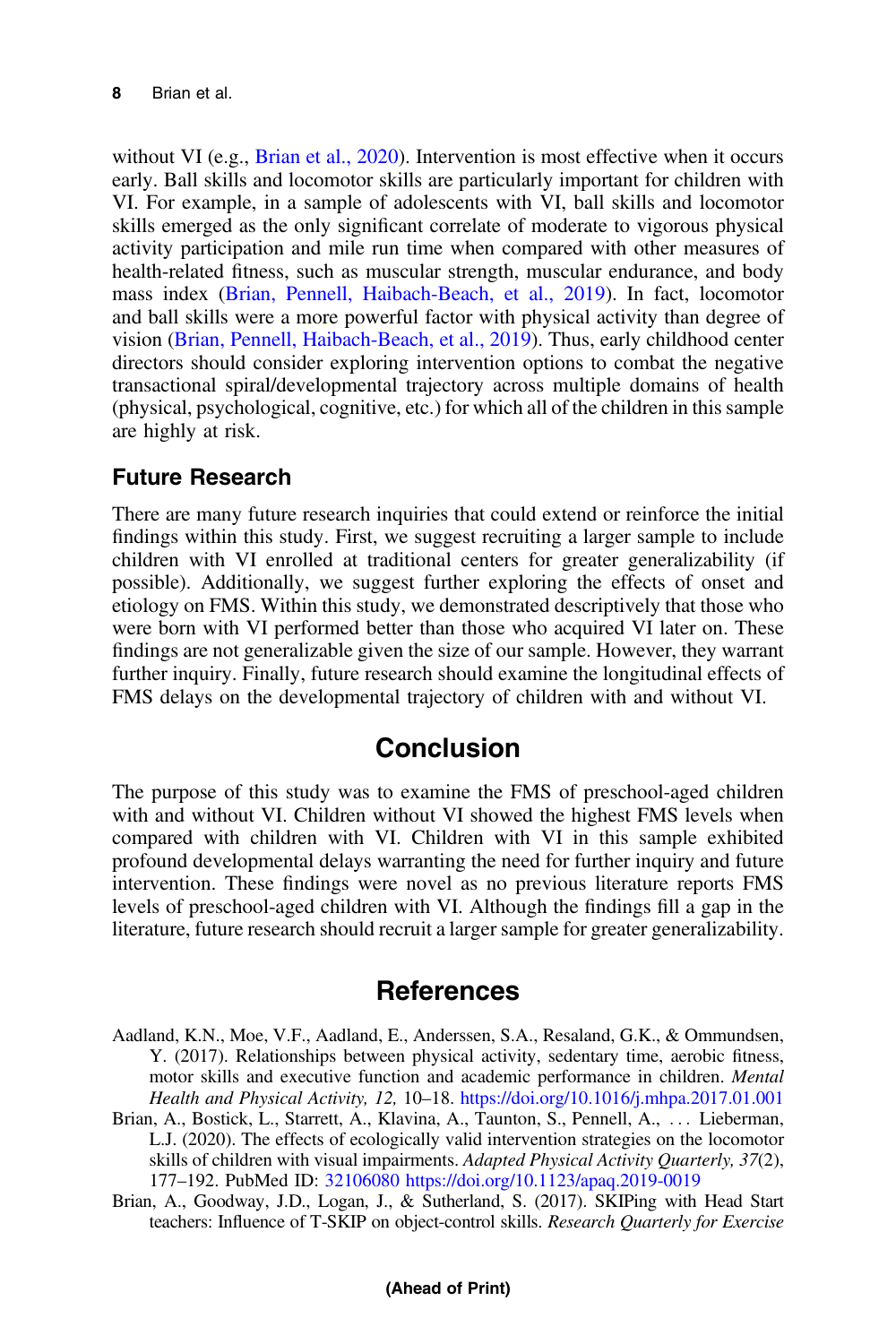<span id="page-9-0"></span>and Sport, 88(4), 479–491. PubMed ID: [29048256](http://www.ncbi.nlm.nih.gov/pubmed/29048256?dopt=Abstract) [https://doi.org/10.1080/02701367.](https://doi.org/https://doi.org/10.1080/02701367.2017.1375077) [2017.1375077](https://doi.org/https://doi.org/10.1080/02701367.2017.1375077)

- Brian, A., Pennell, A., Haibach-Beach, P., Foley, J., Taunton, S., & Lieberman, L.J. (2019). Correlates of physical activity among children with visual impairments. Disability and Health Journal, 12(2), 328–333. [https://doi.org/10.1016/j.dhjo.2018.10.007](https://doi.org/https://doi.org/10.1016/j.dhjo.2018.10.007)
- Brian, A., Pennell, A., Taunton, S., Starrett, A., Howard-Shaughnessy, C., Goodway, J.D., ... Stodden, D.F. (2019). Motor competence levels and developmental delay in early childhood: A multicenter and cross-sectional study conducted in the USA. Sports Medicine, 49(10), 1609–1618. [https://doi.org/10.1007/s40279-019-01150-5](https://doi.org/https://doi.org/10.1007/s40279-019-01150-5)
- Brian, A., Starrett, A., Pennell, A., Haibach-Beach, P., Gilbert, E., Stribing, A., Taunton Miedema, S., & Lieberman, L.J. (2021). Longitudinal locomotor competence and body mass index across self-reported gender and vision level for youth with visual impairments: A three-year investigation. Adapted Physical Activity Quarterly, 38(2), 268– 285. [https://doi.org/10.1123/2020-0082](https://doi.org/https://doi.org/10.1123/2020-0082)
- Brian, A., & Taunton, S. (2018). Effectiveness of intervention varies on instructor and pedagogical strategy. Physical Education and Sport Pedagogy, 23(2), 222–233. [https://doi.org/10.1080/17408989.2017.1413709](https://doi.org/https://doi.org/10.1080/17408989.2017.1413709)
- Brian, A., Taunton, S., Lieberman, L.J., Haibach-Beach, P., Foley, J., & Santarossa, S. (2018). Psychometric properties for the Test of Gross Motor Development-3 for children with visual impairments. Adapted Physical Activity Ouarterly, 35(2), 145–158. PubMed ID: [29523021](http://www.ncbi.nlm.nih.gov/pubmed/29523021?dopt=Abstract) [https://doi.org/10.1123/apaq.2017-0061](https://doi.org/https://doi.org/10.1123/apaq.2017-0061)
- Brian, A., Taunton, S., Shortt, C., Pennell, A., & Sacko, R. (2019). Predictors of physical activity for preschool children with and without disabilities from socioeconomically disadvantaged settings. Adapted Physical Activity Quarterly, 36(1), 77-90. [https://doi.](https://doi.org/https://doi.org/10.1123/apaq.2017-0191) [org/10.1123/apaq.2017-0191](https://doi.org/https://doi.org/10.1123/apaq.2017-0191)
- Chang, M., & Gu, X. (2018). The role of executive function in linking fundamental motor skills and reading proficiency in socioeconomically disadvantaged kindergarteners. Learning and Individual Differences, 61, 250–255. [https://doi.org/10.1016/j.lindif.](https://doi.org/https://doi.org/10.1016/j.lindif.2018.01.002) [2018.01.002](https://doi.org/https://doi.org/10.1016/j.lindif.2018.01.002)
- Clark, J.E. (2007). On the problem of motor skill development. Journal of Physical Education, Recreation & Dance, 78(5), 39–44. [https://doi.org/10.1080/07303084.](https://doi.org/https://doi.org/10.1080/07303084.2007.10598023) [2007.10598023](https://doi.org/https://doi.org/10.1080/07303084.2007.10598023)
- Clark, J.E., & Metcalfe, J.S. (2002). The mountain of motor development: A metaphor. In. J.E. Clark & J.H. Humphrey (Eds.), Motor development: Research and review (Vol. 2, pp. 62–95). National Association for Sport and Physical Education.
- Cummins, A., Piek, J.P., & Dyck, M.J. (2005). Motor coordination, empathy, and social behaviour in school-aged children. Developmental Medicine and Child Neurology, 47(7), 437–442 PubMed ID: [15991862](http://www.ncbi.nlm.nih.gov/pubmed/15991862?dopt=Abstract) [https://doi.org/10.1017/S001216220500085X](https://doi.org/https://doi.org/10.1017/S001216220500085X)
- Gagen, L.M., & Getchell, N. (2006). Using 'constraints' to design developmentally appropriate movement activities for early childhood education. Early Childhood Education Journal, 34(3), 227–232. [https://doi.org/10.1007/s10643-006-0135-6](https://doi.org/https://doi.org/10.1007/s10643-006-0135-6)
- Getchell, N., & Gagen, L. (2006). Adapting activities for all children: Considering constraints can make planning simple and effective. Palaestra, 22(1), 20–58.
- Goodway, J.D., & Branta, C.F. (2003). Influence of a motor skill intervention on fundamental motor skill development of disadvantaged preschool children. Research Quarterly for Exercise and Sport, 74(1), 36–46. PubMed ID: [12659474](http://www.ncbi.nlm.nih.gov/pubmed/12659474?dopt=Abstract) [https://doi.org/](https://doi.org/https://doi.org/10.1080/02701367.2003.10609062) [10.1080/02701367.2003.10609062](https://doi.org/https://doi.org/10.1080/02701367.2003.10609062)
- Haegele, J.A., Brian, A., & Goodway, J.D. (2015). Fundamental motor skills and schoolaged individuals with visual impairments: A review. Review Journal of Autism and Developmental Disorders, 2(3), 320–327. [https://doi.org/10.1007/s40489-015-0055-8](https://doi.org/https://doi.org/10.1007/s40489-015-0055-8)
- Haibach, P.S., Wagner, M.O., & Lieberman, L.J. (2014). Determinants of gross motor skill performance in children with visual impairments. Research in Developmental